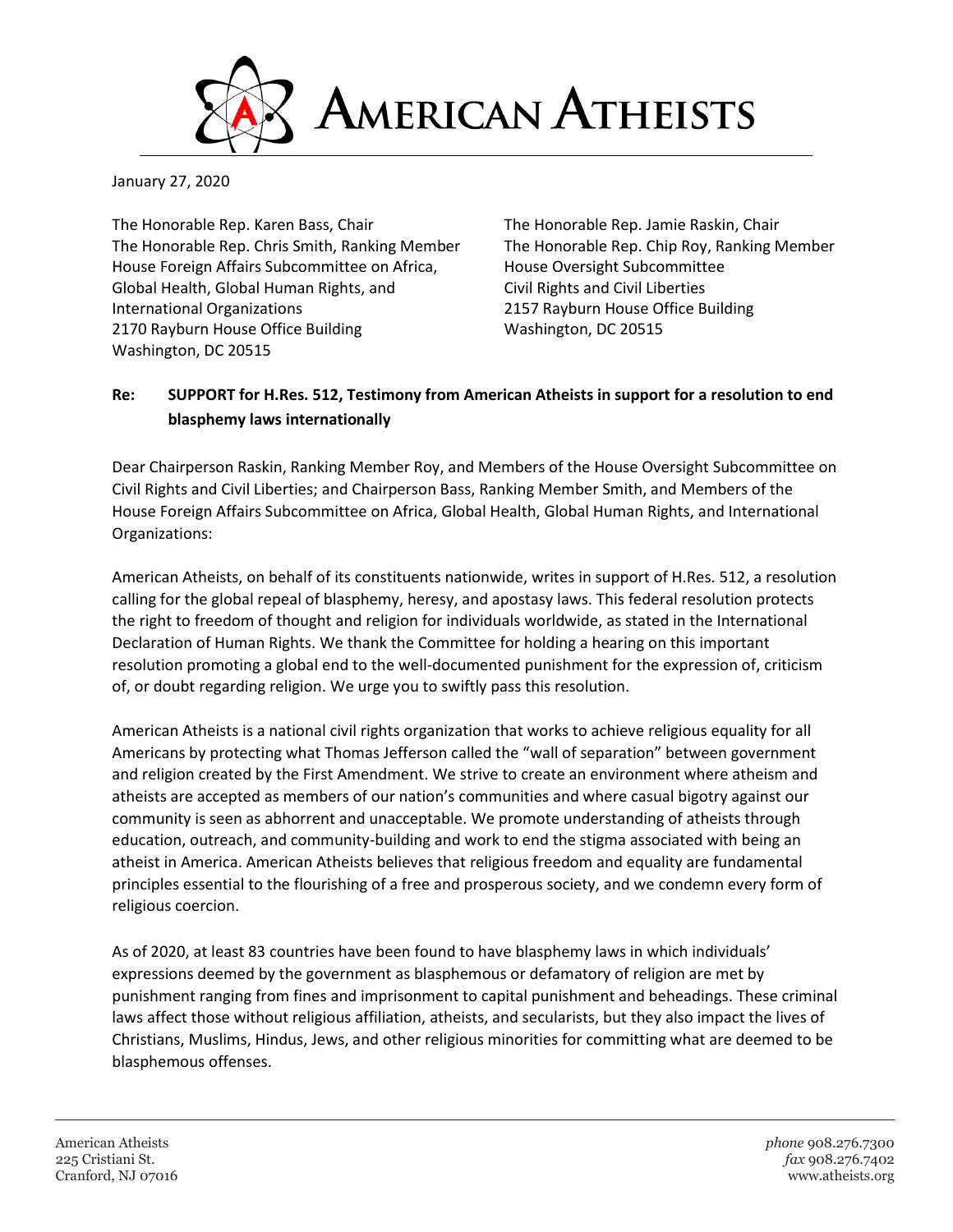Pakistan currently stands out from the more than 83 countries enforcing blasphemy laws with approximately 40 individuals on death row or serving life sentences as of 2018. Individuals like Asia Bibi have been held in prison for nearly a decade after being sentenced to death for blasphemy. Fortunately, Bibi was released in 2018 after the Supreme Court of Pakistan overturned her conviction – 8 years after her initial imprisonment. However, dozens of individuals are still facing death row for their convictions. Other individuals have been specifically targeted as members of minority religious groups, such as the Ahmadis, which has led to people like Abdul Shakoor, an 82-year old bookseller, serving four years in prison on blasphemy charges.

These are just the stories of two individuals in one country. There are still countless individuals in 83 countries whose lives have been affected by blasphemy laws and whose stories have not been told.

Several countries have taken steps toward repeal these blasphemy laws, including Greece, Ireland, and Canada, but more needs to be done on the international scale. Thankfully, Congress has the ability to promote international religious freedom and encourage other governments to follow the protection of freedom of thought, conscience, expression, and religious exercise.

H.Res. 512 calls on the President and the Secretary of State to make the repeal of blasphemy laws and the release of prisoners accused or convicted of such blasphemy offenses become priorities in bilateral relationships with all countries and, therefore, to support an international opposition to blasphemy laws. Furthermore, the President and the Secretary of State are encouraged to designate countries that enforce blasphemy laws to be considered as "countries of particular concern for religious freedom" under the International Religious Freedom Act of 1998. Finally, the resolution urges the President and the Secretary of State to oppose the United Nations and other international fora if support for blasphemy laws or the expansion of an anti-blasphemy norm is to occur.

With co-sponsorship Representative Raskin and Representative Meadows, the 9 Republican and 9 Democrat cosponsors in the House, the co-sponsorship of Senator Lankford and Senator Coons of the Senate version of the resolution, and along with 50 religious and nontheistic advocacy organizations, we strongly support this resolution's passage should it come to the floor.

Sadly, we must also note that the United States does not have a perfect record when it comes to antiblasphemy laws. State anti-blasphemy laws were long ago ruled unconstitutional by the U.S. Supreme Court. The *Joseph Burstyn, Inc. v. Wilson* decision held that "[i]t is not the business of government in our nation to suppress real or imagined attacks upon a particular religious doctrine, whether they appear in publications, speeches, or motion pictures."<sup>1</sup> However, states such as Massachusetts, Michigan, Oklahoma, Pennsylvania, South Carolina, and Wyoming continue to have inactive anti-blasphemy provisions within their state law.<sup>2</sup> Just as the U.S. condemns blasphemy laws overseas, Congress should encourage states to repeal these outdated statutes.

 $\overline{a}$ 

<sup>1</sup> *Joseph Burstyn, Inc. v. Wilson*, 343 U.S. 495 (1952).

<sup>2</sup> Gill, A.M. (2020). *2019 State of the Secular States*. Cranford, NJ: American Atheists. Available at [https://states.atheists.org/.](https://states.atheists.org/)